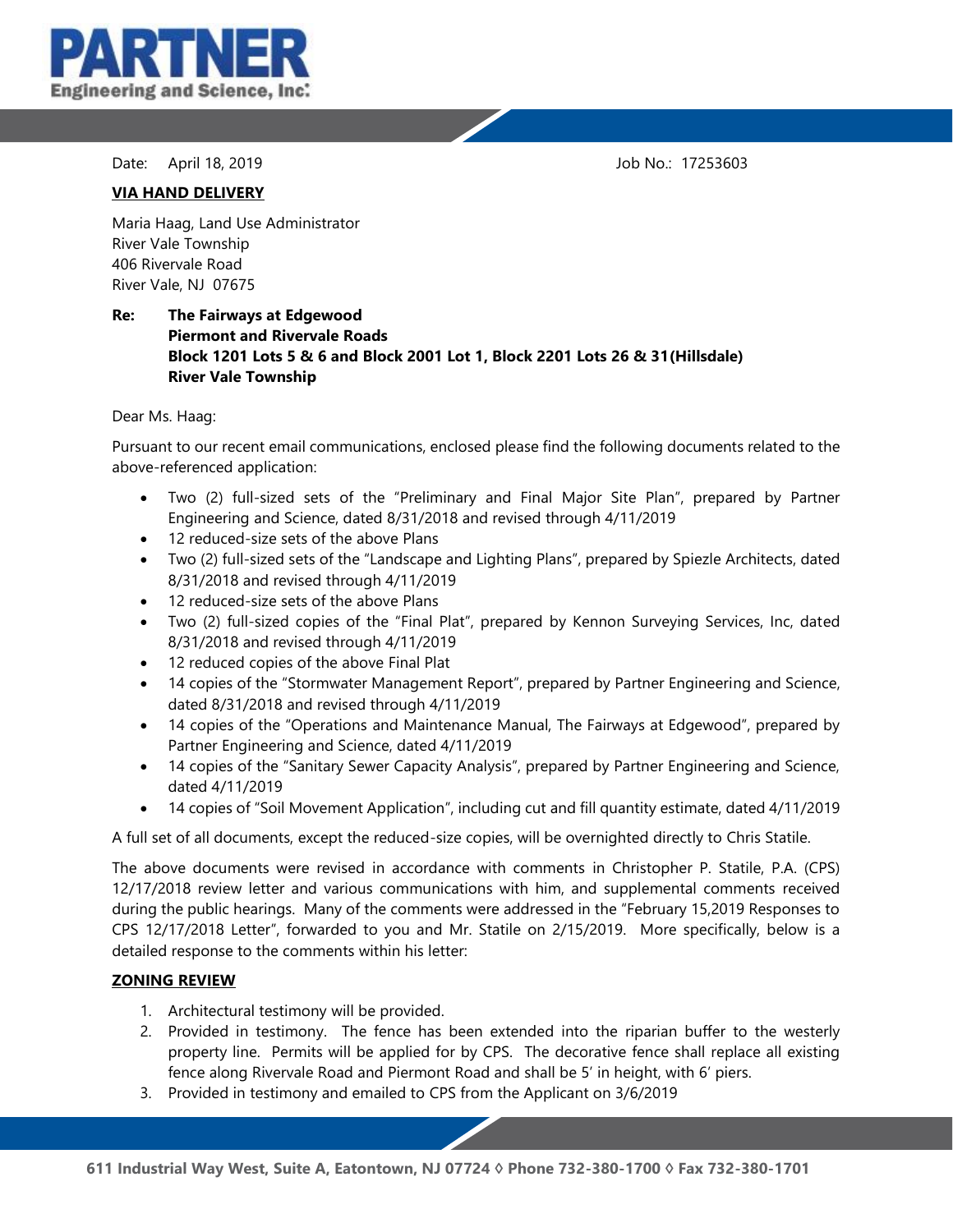- 4. Agreed
- 5. Agreed
- 6. Provided in testimony and emailed to you and CPS from Partner on 2/15/2019

# **SITE PLAN**

- 1. The COAH and maintenance buildings have been lowered by approximately three feet (3'). Architectural testimony will be provided regarding the COAH roof. Lowering of the parking areas in front of the COAH and maintenance buildings and additional landscaping reduces the impact of the headlight glare. The electric and gas meter locations will be coordinated with CPS and the utility companies after site plan approval.
- 2. The location of the HVAC units will be dispersed around the building perimeter and buffered with landscaping. The locations will be coordinated with CPS after meter placement is finalized. A note has been added to the landscape plans.
- 3. No underground storage tanks are proposed. There will be fuel storage in Building B consistent with the existing operations. Architectural testimony will be provided.
- 4. The fence has been extended into the riparian buffer to the westerly property line. Permits will be provided for by CPS.
- 5. The pump house does not generate any noise or odors outside of the building. The existing building will comply with the applicable ordinances or legal requirements with respect to odor or noise. Architectural testimony will be provided regarding maintenance buildings/operations.
- 6. The sidewalk was widened to accommodate the meters and equipment.
- 7. The trash enclosure was relocated right in front of the COAH building and modified as requested by CPS.
- 8. Parking was eliminated in front of the two walkways.

## **PARKING AND CIRCULATION**

- 9. There will be no on-street parking outside of the designated guest parking stalls. A sign detail has been provided.
- 10. Agreed
- 11. Additional parking stalls, including barrier free parking has been added near Units 1-18 and 150- 161.
- 12. Minimum distance from curb to face of garage is 25.5', including 5.5' to back of sidewalk and 20' driveway length. The plans have been revised, including the details reflecting these dimensions.
- 13. Buildings 121 and 175 were rotated.
- 14. Driveways for Units Q17 and Q13 have been modified.
- 15. Building 18 was rotated
- 16. Unit 149 was shifted to improve driveway access.
- 17. A stop sign was added at Piermont Road.
- 18. Site triangles have been added. Proposed signs do not encroach.

# **FIRE DEPARTMENT RECOMMENDATIONS AND CONCERNS**

- 19. An additional gated egress has been added, lining up with Mark Lane. This egress will also function as emergency ingress for emergency vehicles.
- 20. Corner radii have been increased to provide an additional 3' of pavement. Castle Stuart Court has been widened to 26' wide.
- 21. Hydrant locations were modified based upon comments from CPS and Suez.
- 22. The hydrant previously proposed in front of Building "A" Turf Maintenance was relocated onto Piermont Road, per Suez's request.
- 23. Water main feed was increased to 10" to the interior looped system.
- 24. Agreed, except for the designated guest parking stalls.

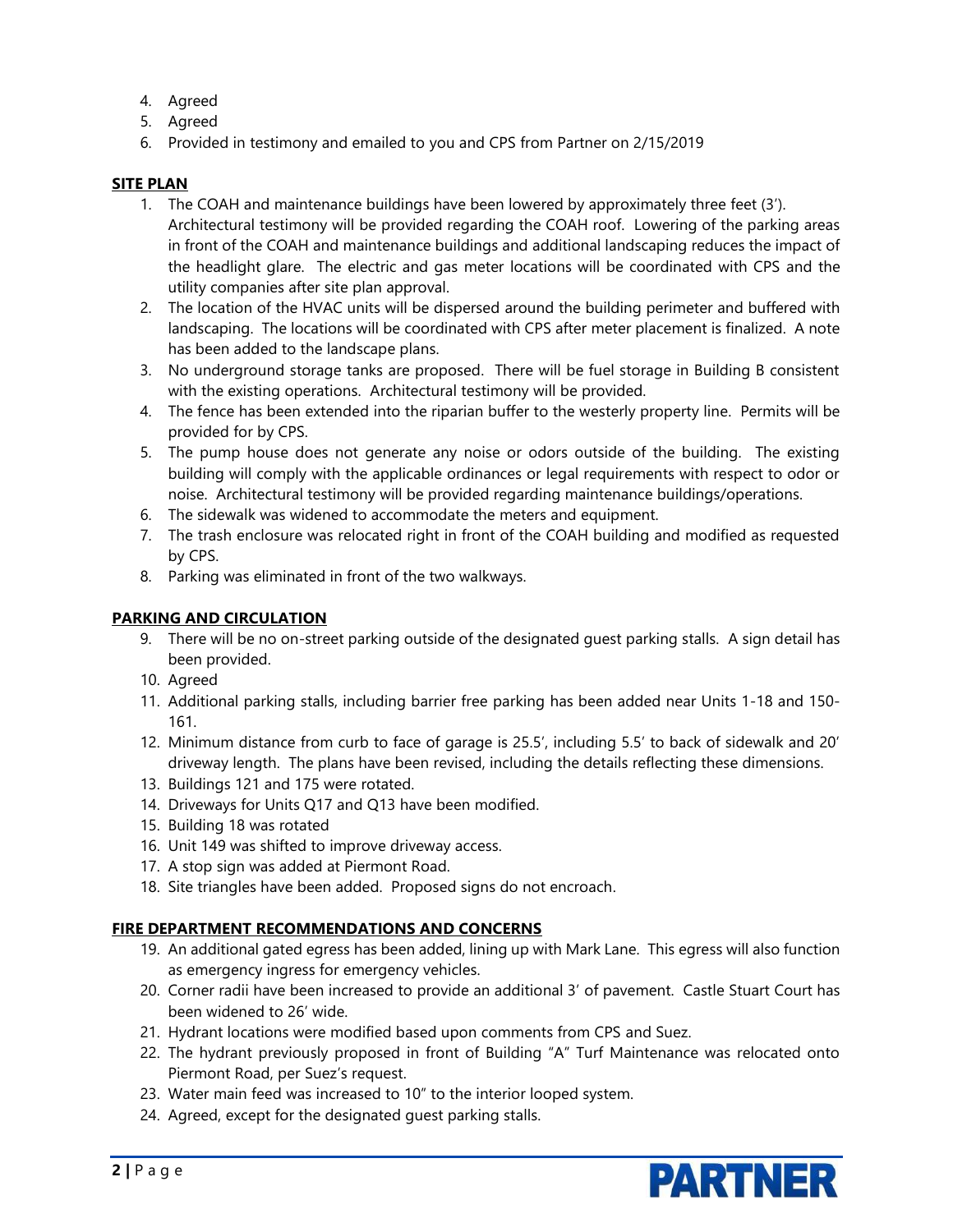- 25. As agreed with CPS, cul-de-sacs were not enlarged. The cul-de-sacs are adequately-sized and meet ordinance requirements and RSIS.
- 26. See Item 19
- 27. The islands near the gate house off Rivervale Road have been pulled back.
- 28. The Clubhouse Fire Department Connection (FDC) has been relocated to the west side of the Clubhouse for better access.
- 29. 15' level lawn areas have been incorporated. As discussed with CPS, the grading also complies with building code requirements to effectuate proper drainage.
- 30. Architectural testimony to be provided.
- 31. Agreed
- 32. Stairs are provided in the affordable housing building, no elevators are required or proposed.
- 33. See Item 3 regarding fuel storage at the maintenance buildings. No interior floor drains will be connected to the sanitary sewer system.
- 34. The existing golf course maintenance buildings are to be removed consistent with Sheet 3 of the Site Plans. There are caretaker dwellings and housing for seasonal employees working on-site in the midway building, as permitted in the ordinance.
- 35. See Item 19
- 36. Agreed
- 37. See Item 9

## **STORMWATER MANAGEMENT**

In response to CPS review comments, the stormwater management system was redesigned to consolidate the Wet Pond (Basin 1) and Basin 2 into a single Wet Pond (still identified as Basin 1). This Wet Pond provides stormwater runoff quality and quantity functions, as well as irrigation water for the existing golf course. Basin 3, serving the COAH and maintenance buildings, has been relocated to the previous location of Basin 2 and is now identified as Basin 2. The stormwater design exceeds the requirements of NJDEP stormwater management regulations for stormwater runoff quality and quantity. The project is exempt from the NJDEP requirement to provide groundwater recharge, but proposes recharge by re-using the stormwater for irrigation. All CPS technical comments are addressed in this submission, with the exception of a few construction-related items described below.

- 38. Details have been provided
- 39. Computations regarding the basin embankments will be provided to CPS prior to construction.
- 40. A pond aerator has been added. A "splash zone" has also been added.
- 41. A pumping system is planned to be inside the maintenance building. Details will be provided to CPS prior to construction.
- 42. Engineering testimony was provided.
- 43. Rip-rap protection has been added.
- 44. The maintenance outlet and pond outlet have been combined into a single structure, a detail has been provided.

Inlets have been added to the existing club parking lot along the west edge of pavement.

Fencing is proposed around the wet pond and basin, a detail has been provided.

Applicant agrees to have additional test pits in the wet pond witnessed by CPS at the time of construction when the basin is excavated to determine if a liner will be beneficial. There is no credit taken for recharge, so the stormwater design or calculations are not affected.

#### **TRAFFIC**

- 45. Agreed
- 46. Agreed
- 47. Testimony has been provided. Curbs will have detrimental impact, with little benefit. The excavation and filling of the curbs would negatively impact the health of existing, large, mature

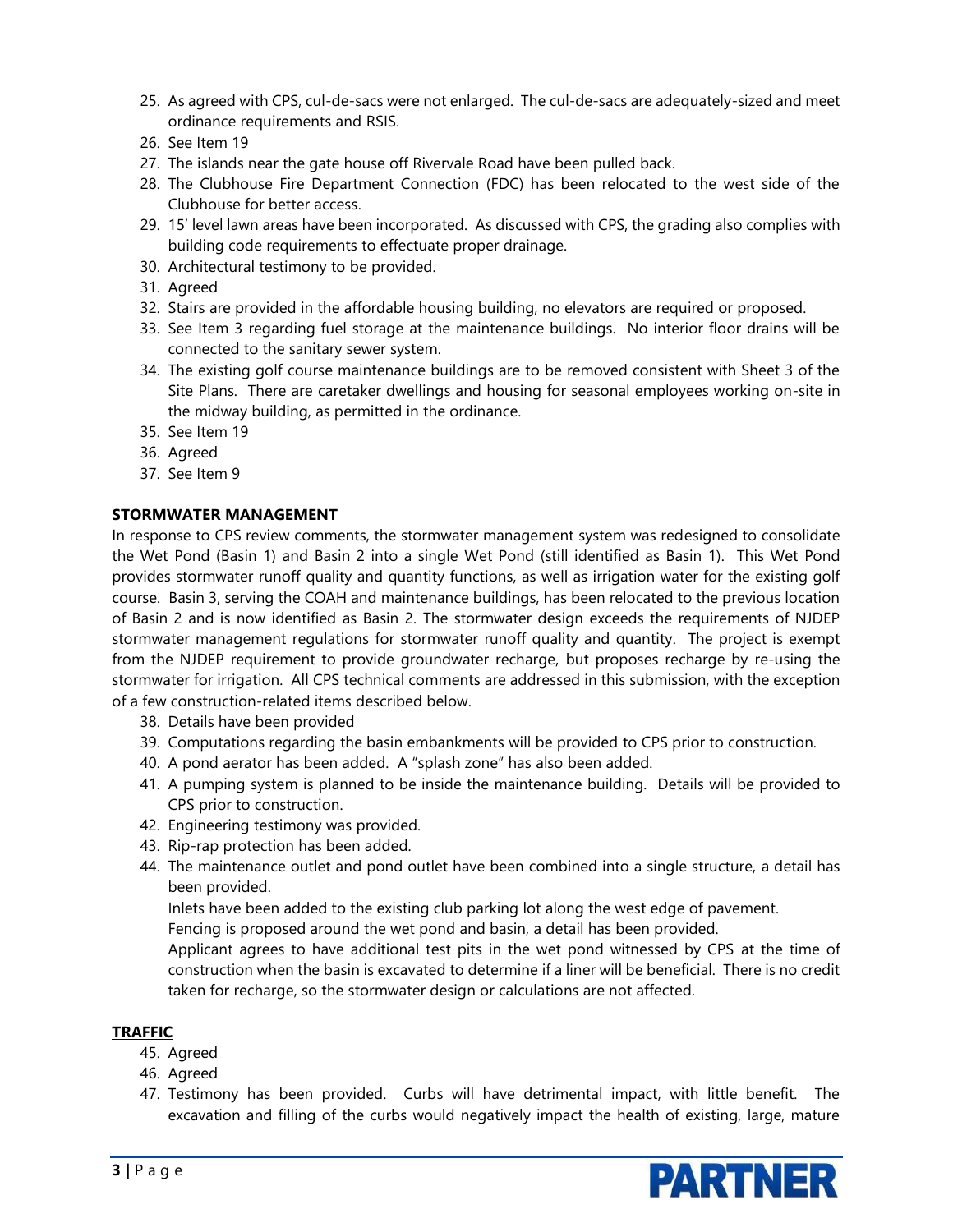trees which are part of the required buffer. Additionally, stormwater runoff to Piermont Road is being reduced.

- 48. Provided in testimony
- 49. See Item 19

## **UTILITIES**

- 50. The sanitary sewer capacity analysis is enclosed.
- 51. Agreed regarding "Condominiums Service Act". Architectural testimony to be provided regarding residential waste containers.
- 52. Applicant has an application pending with Suez. In a recent meeting, Suez acknowledged that they have adequate capacity.
- 53. Provided in testimony. The existing wash sinks at the Club will be connected to the existing grease trap (or a new grease trap).
- 54. No floor drains in the maintenance buildings will be connected to the sanitary sewer system.
- 55. Agreed

## **LIGHTING PLANS**

- 56. The lighting design has been "reduced" as suggested by CPS, but still to provide a level of lighting deemed appropriate by the landscape architect. Applicant agrees to coordinate with the Township regarding payment for electric service.
- 57. Agreed

### **SIDEWALKS, DRIVEWAYS AND PARKING**

- 58. A diminimus waiver from RSIS for providing sidewalks on both sides of interior was requested. Applicant will determine with the Township during preparation of the Developers Agreement any contribution in lieu of construction of the additional sidewalk.
- 59. Sidewalk alignments were modified to incorporate radii to provide smoother alignments.
- 60. Detectable warning surfaces have been added.
- 61. The River Vale bike path will be improved as follows:
	- ➢ Between northeasterly limit of project site (just north of existing entry drive along Rivervale Road) and entry drive – reconstruct 7' concrete path adjacent to curb
	- $\triangleright$  From entry drive, southerly along Rivervale Road, through widened intersection with Piermont Road, to the existing asphalt bike path along Piermont Road – construct a 3' landscape strip behind curb and 7' wide asphalt path behind strip
	- ➢ Existing asphalt path to remain to Mark Lane except limited areas needing reconstruction
	- $\triangleright$  From Mark Lane along Piermont to westerly property limits construct new 7' wide asphalt path behind existing tree line

Proposed fencing along Piermont Road shall be installed on the Road side of the existing row of large evergreens, as part of the required buffer. At the westerly end of Piermont Road, in front of the COAH and maintenance buildings, there is limited area to construct the fence in front of the evergreens, so the fence will be installed behind the evergreens, as discussed with CPS.

#### **TREE REMOVAL**

The revised plans meet the amended A-1 overlay zone and Chapter 225 "Tree Removal".

#### **SOIL REMOVAL PERMIT APPLICATION**

- 62. The attached cut and fill estimates reflect a negligible amount of material (16CY) to be imported.
- 63. Soil reuse will be consistent with NJDEP regulations.